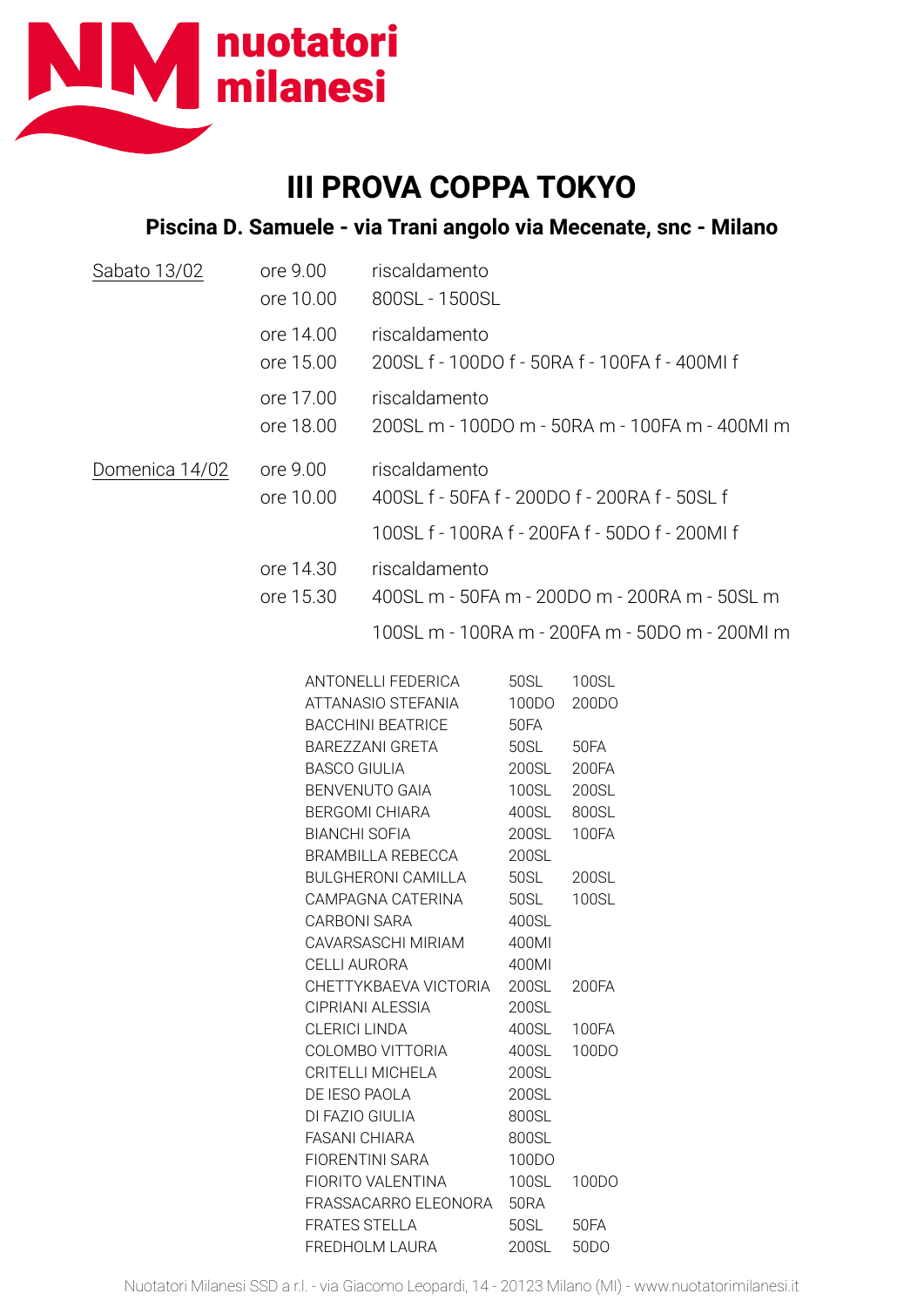

| <b>GEBBIA SARA</b>              | 100SL 200SL       |                   |
|---------------------------------|-------------------|-------------------|
| GOGLIA LETIZIA                  | 200SL 200RA       |                   |
| LO VECCHIO MARTINA              | 200FA             |                   |
| MADELLA ELISA                   | 50DO 50FA         |                   |
| MADONINI MARTINA                | 50SL              | 50 <sub>D</sub> O |
| <b>MAINO ELENA</b>              | 200SL 400SL       |                   |
| MANTOVANI MARGHERITA 50SL 100SL |                   |                   |
| MARGHIERI KATERINA              | 100SL 100FA       |                   |
| <b>MERLINI CHIARA</b>           | 400MI             |                   |
| MIGLIORATI SOFIA                | <b>50RA</b>       |                   |
| MISSORA ELENA                   | 50FA              |                   |
| MOLINARI ANNA                   | 50SL 100FA        |                   |
| MORACCHIOLI MARTINA 400MI       |                   |                   |
| MORONETTI ARIANNA               | 50SL              | 200SL             |
| MOROSSI EUGENIA                 | 400MI             |                   |
| NADALINI BEATRICE               | <b>50RA</b>       |                   |
| OROPALLO CHIARA                 | 100FA             |                   |
| OROPALLO FRANCESCA              | 50 <sub>D</sub> O |                   |
| ORSI FRANCESCA                  | 50RA              |                   |
| PAROZZI ALICE                   | 100DO             |                   |
| PASINELLI GAIA                  | <b>100SL</b>      | 200SL             |
| RAIMONDI SILVIA                 | 200DO             |                   |
| <b>REALI IRIS</b>               | 400MI             |                   |
| RIOLI MATILDE                   | 50DO 100FA        |                   |
| SABATTINO GAIA                  | 200SL 50DO        |                   |
| <b>SEGAGNI GAIA</b>             | 50SL              | 200SL             |
| SOMIGLIANA LIDIA                |                   |                   |
| TETTAMANZI ALISIA               | 200SL             |                   |
| TRALONGO AZZURRA                | 200MI             |                   |
| TREVISAN GIULIA                 | 50SL              |                   |
| TRIPODI CARLOTTA                | 50SL  100SL       |                   |
| <b>VAVALLE GIORGIA</b>          | 50RA              | 200MI             |
| ZANIRATO MARTINA                | 50SL              | 100FA             |
| ZAVANELLA GRETA                 | 100DO             | 200DO             |
| <b>ALBERTI IVAN</b>             | 1500SL            |                   |
| <b>AMADEI LUCA</b>              | 200RA             |                   |
| <b>ARMONIA MATTIA</b>           | 200SL             | 50 <sub>D</sub> O |
| BACCARO GIACOMO                 | 50SL              |                   |
| <b>BARLOCCO THOMAS</b>          | 200DO             | 100FA             |
| <b>BARONI EDOARDO</b>           | 200SL             | <b>100RA</b>      |
| <b>BENECCHI PIETRO</b>          | 50RA              | 200RA             |
| BERETTA EDOARDO                 | 200FA             |                   |
| <b>BERETTA JACOPO</b>           | 200FA             |                   |
| <b>BONAITI LORENZO</b>          | <b>50FA</b>       | 200MI             |
| <b>BRANCALION PATRICK</b>       | 200RA             | <b>100FA</b>      |
| <b>BUTTI LORENZO</b>            | 200SL             |                   |
| CAMERINI MATTEO                 | 200SL             | 100FA             |